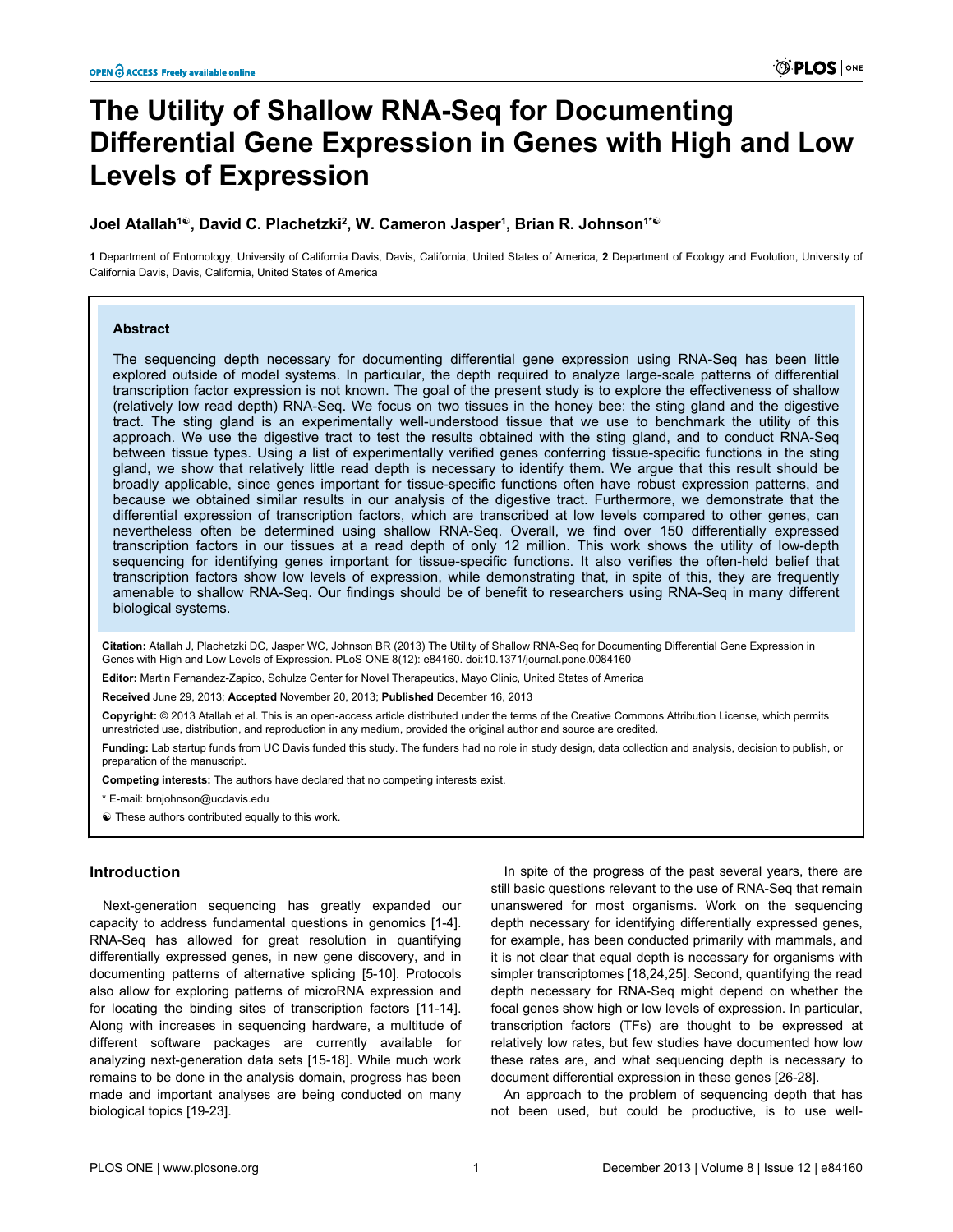established bodies of experimental work on particular tissues to benchmark how many reads are necessary to identify key genes. The sting gland of the honey bee is such a tissue and is partly the focus of the present study. Honey bee venom, because it can cause serious allergic reactions, has been the subject of intense experimental work [[29-31\]](#page-10-0). All of the major venom components of honey bee venom are known, as are many of the allergens present in venom. Further, it is known that the filling of the venom gland shows a developmental signature, as the oldest bees in a nest, the foragers, have mature venom sacs, and are likely to sting, while younger bees, nurses, have incompletely filled venom sacs and are unlikely to sting. Previous work has shown that venoms are transcribed at higher rates in young bees, but the resulting proteins do not reach high concentration in the venom sac until later in life [[32](#page-10-0),[33](#page-10-0)]. At maturity, low levels of expression for venoms continue [[34](#page-10-0)], but at reduced rates relative to when the venom sac is filling. Hence, many of the functional venom genes show differential expression between developmental life history phases (nurses and foragers). Venoms, and genes associated with them, are also likely differentially expressed between tissues, as these genes are specialized and not thought to be used elsewhere in the body.

The concept of shallow RNA-Seq is that important biological insights can be made with sequencing depths well below that necessary for achieving saturation with respect to the total number of genes found to be expressed, or differentially expressed [[35](#page-10-0)]. One might assume that advances in sequencing technology, which make it possible to obtain hundreds of millions of reads from a single sequencing lane, would obviate the need for shallow RNA-Seq. However, there has been a concomitant increase in the number of samples which can be multiplexed on a lane. Twenty-four barcodes can be obtained from Illumina Truseq RNA kits, and a recently developed protocol provides 96 [[36](#page-10-0)]. Shallow RNA-Seq allows the option of increasing the number of assayed samples without elevating the cost. Given that the major weakness of current RNA-Seq studies is low number of biological replicates, determining the optimal number of reads per sample is of vital importance.

Our goal in this study is to show that shallow RNA-Seq can be used to find certain classes of functionally important genes. Our experimental approach is to first demonstrate that the sequencing depth we use is below saturation level. We then determine whether shallow RNA-Seq is capable of identifying as differentially expressed the genes in the sting gland conferring tissue specific functions. Having shown that these key functional genes can be identified with shallow RNA-Seq, we turn to the question of whether such genes would be recognizable as particularly important, were they not already experimentally characterized. We do this in two ways: first, we explore the expression patterns of the key genes to show that they stand out relative to other differentially expressed genes (DEGs), and second, we explore whether the identification of genes important for the tissue specific functions of the digestive tract are amenable to the same approach. Following this work on genes conferring tissue specificity, we explore whether shallow RNA-Seq can also be used to identify differentially

expressed transcription factors. Transcription factors are expressed at lower rates and strongly differ in function relative to the focal genes from the previous analyses. Determining whether the same shallow RNA-Seq approach has utility for the study of these genes is therefore a good test of how broadly applicable our results are likely to be. We show that the study of TFs is also possible with shallow RNA-Seq.

# **Materials and Methods**

## **Colonies and collection of bees**

Honey bee colonies were kept using standard beekeeping practices at the Laidlaw Honey Bee Research Facility on the UC Davis Campus. Bees (nurses and foragers) were collected from 2 full-size hives. Nurses were collected by opening the nest and identifying individuals with their heads and thoraxes inside of brood cells for at least 3 seconds [[37](#page-10-0),[38](#page-10-0)]. A further confirmation of nurse bee developmental status was made at the time of dissection by cutting into the head capsule. Nurses have Hypopharyngeal glands that are much more highly developed than those of foragers and are different in color [[39](#page-10-0),[40](#page-10-0)]. Glandular material spills out readily when nurse head capsules are opened, while this does not occur in foragers. Nurses without large HP glands were discarded, as were foragers without small HP glands. Pollen foragers were used for all analyses. All bees were stored at -80°C until time of dissection.

#### **Dissections, Extractions, and Sequencing**

We used two biological replicates in this study. For a particular replicate, a pool of bees from the same colony was used. Different replicates were composed of pools of bees from different colonies. Tissues were pooled because some of the structures were small, and would not provide sufficient RNA alone. Pooling was also done to control for variance between bees, since RNA-Seq studies cannot use large sample sizes due to cost. Total RNA was extracted using Trizol according to the manufacturer's instructions. For each library (8 total) RNA from 30 individuals was pooled. For the sting gland, each bee was individually removed from the freezer and allowed to thaw in a glass dissection dish full of 50% ethanol. As soon as the abdomen was thawed, the stinger was grasped with forceps and gently pulled from the abdomen. The honey bee stinger, gland, and venom reservoir are all designed to easily detach from the body of the bee when it stings, making this dissection simple. Each individual stinger (and associated gland) was then washed in fresh 50% EtOH and homogenized in Trizol before repeating the procedure with the next bee. For the digestive tract, a similar procedure was used except that the abdomen was cut from the rest of the body before the digestive tract was dissected out, rinsed in 50% ETOH, and homogenized in Trizol. Since the digestive tract was much larger than the sting gland, 10 1.5 ml tubes were used for extraction (3 digestive tracts per tube). After all 30 extractions were complete, all the homogenized material was placed in one 50 ml centrifuge tube and vortexed. One ml of homogenized tissue in Trizol was then pipetted into a fresh 1.5 ml tube for RNA extraction. Total RNA was quality checked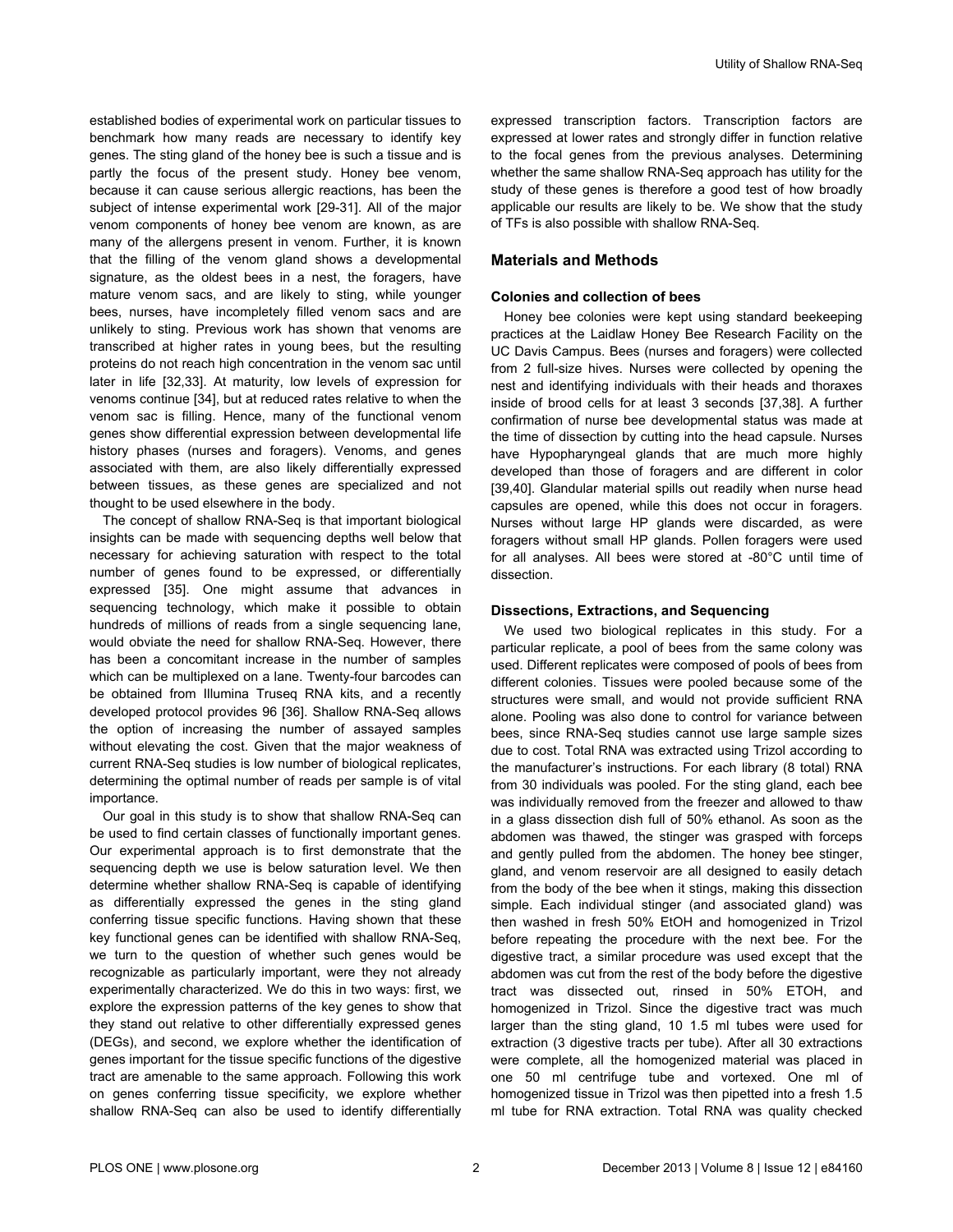<span id="page-2-0"></span>with the Agilent Bioanalyzer 2100. Libraries were generated according to the Illumina TruSeq v2 kit instructions. Libraries were sequenced on an Illumina HiSeq 2500 machine. 100 bp paired-end sequencing was performed. The raw data from this study has been submitted to the NCBI SRA archive (SRP020361).

# **Quality Control**

Standard quality control steps (using FastQC and fastxtoolkit) were taken to remove low quality reads and base calls. First, all low quality reads were removed (reads with greater than 33% Ns or average quality < 25 phred score). Then each read was assessed with a sliding window from the right end such that the average quality score at that end was > 25. Finally, reads were searched for Illumina adapter contamination using the Cutadapt program [[41](#page-10-0)]. All libraries had overall mapping rates to the honey bee genome greater than 80%.

#### **RNA-Seq analyses**

To generate data sets of different sequencing depth, reads were sampled from much larger libraries at random. Hence, for the 1 million read analyses, one million reads from each replicate were randomly sampled from a much larger sequencing run. Reads were aligned to the most recent public release of the honey bee genome (4.0). Analyses were conducted with two software packages: DESeq, and NOISeq [[16](#page-9-0),[18](#page-9-0)]. In each case, Tophat v2.0.4 was used for alignment with bowtie 2.0 [\[15\]](#page-9-0). We used the HT-Seq package for determination of reads mapped to each gene. For NOISeq, we ran the analyses with both RPKM and upper quartile normalization procedures, and used  $p = 0.8$  as our cutoff for statistical significance (the developers' recommended value). For DESeq we used an adjusted p value of  $\leq$  0.05 as the criterion for differential expression.

# **Quantitative real-time PCR**

Real-time PCR validation was carried out on a Biorad CFX96 RT-PCR detection system, following established protocols, for 10 genes found to differ between nurses and foragers in the RNAseq digestive tract analysis. Primers are listed in [Table S1](#page-8-0). Calibration curves were generated to determine the efficiency of the reaction at each temperature. RNA extracted from three biological replicates (each from a separate colony) of nurse and forager digestive tracts was used. The dissections followed the same protocol that was utilized for the RNA-seq samples, but the source material was from different colonies. Reverse transcription was carried out separately on three technical replicates of each biological replicate, using the Biorad iScript reverse transcription supermix. Each technical replicate was then used in the qPCR assays. The results were analyzed using the Bio-rad CFX Manager 3.0 software and the R programming language. The honeybee homolog of *ribosomal* protein *49* (*RP49*) was used as a reference gene. This gene was previously validated for qPCR normalization in honeybees [[42](#page-10-0)].



**Figure 1. Number of differentially expressed genes found with increasing sequencing depth in comparisons of (A) the sting gland between nurses and foragers, and (B) the whole digestive tract between nurses and foragers.** Two different normalization techniques were used in the NOISeq package: upper quartile normalization (UQ), and RPKM. doi: 10.1371/journal.pone.0084160.g001

# **Results and Discussion**

#### **Total numbers of differentially expressed genes**

Figures 1 and [2](#page-3-0) show the number of differentially expressed genes in each of the two tissues with increasing sequencing depth. Figure 1 compares the same tissues between nurses and foragers (sting gland in nurse versus sting gland in forager and digestive tract in nurse versus digestive tract in forager) and [Figure 2](#page-3-0) compares tissue types within life history phases (sting gland in nurse versus digestive tract in nurse and sting gland in forager versus digestive tract in forager). Shown are the number of DEGs at 1, 3, 6, and 12 million reads per replicate (2 biological replicates in each group). For both methods, the number of DEGs increased with increasing sequencing depth (expression levels and p values are presented for each differentially expressed gene for each software package in [Table S2](#page-8-0)). For NOISeq this was true with both the RPKM and Upper quartile (UQ) normalizing methods [[5,](#page-9-0)[43](#page-10-0)]. While the number of DEGs was lower for the developmental phase comparisons (nurses versus foragers) relative to the tissue comparisons (sting gland versus digestive tracts), this increasing trend was evident for both. Overall, these data suggest that the sequencing depth here is shallow with respect to the identification of DEGs.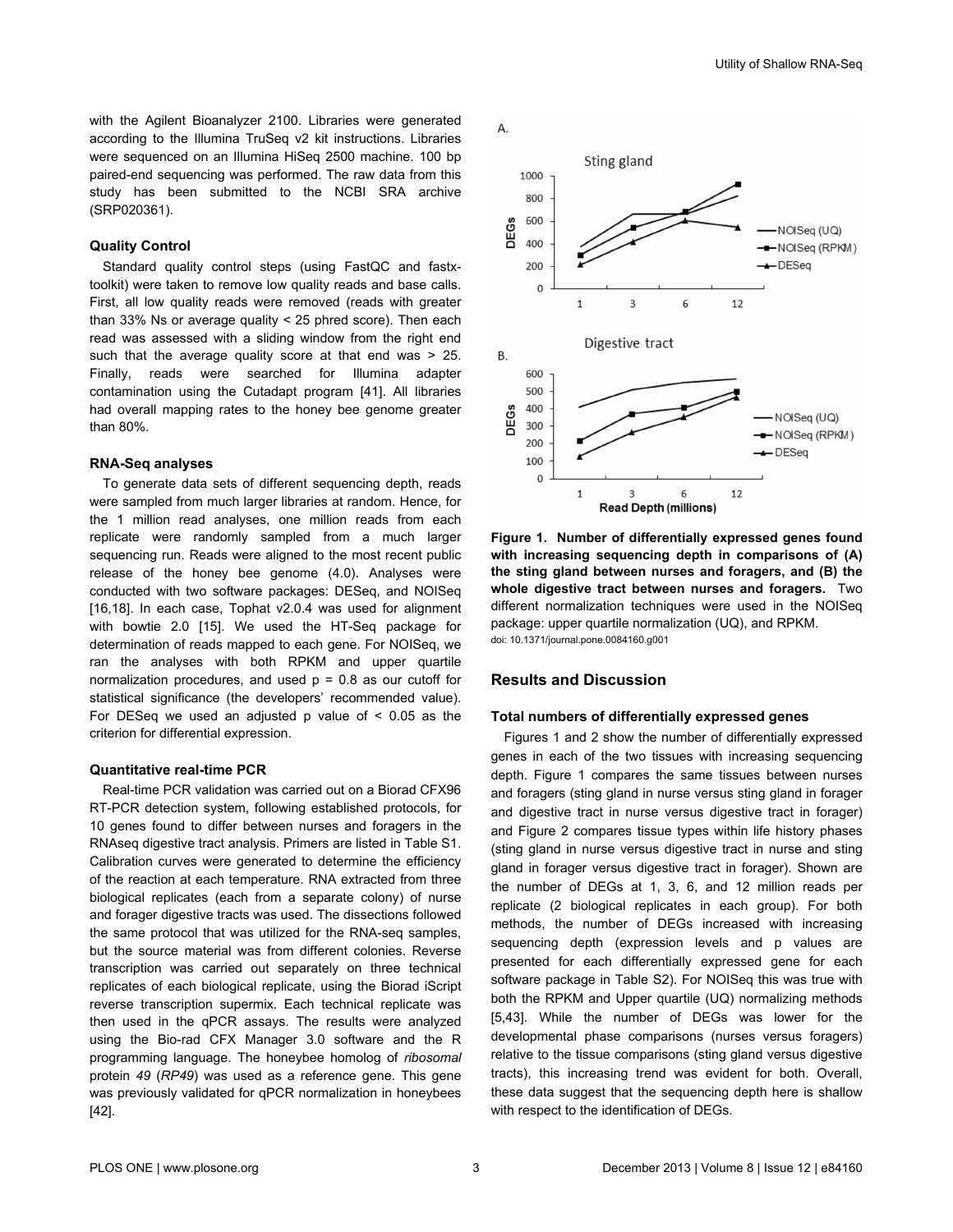<span id="page-3-0"></span>А.



**Figure 2. Number of differentially expressed genes found with increasing sequencing depth in comparisons of the** sting gland and digestive tract. Nurse sting gland is compared to nurse digestive tract in part A, and forager sting gland is compared to forager digestive tract in part B. doi: 10.1371/journal.pone.0084160.g002

Figure 3 elaborates on the results of [Figures 1](#page-2-0) and 2. Here we show that as sequencing depth increases, the magnitude of the differences between DEGs decreases [\[18\]](#page-9-0). Differences are measured as the fold difference (M) and the raw difference (D) using the NOISeq data set and following the methods of Tarazona et al [[18](#page-9-0)]. Essentially, M is the absolute value of the log base 2 of the fold difference between expression in the two contexts, while D is the raw difference in expression. The results are consistent both for comparisons of the same tissue between developmental phases (low overall differential expression context) and the comparisons between tissues in the same developmental phase (high overall differential expression context). This finding is important because it suggests that genes with the most robust patterns of differential expression are those found at the lowest sequencing depths. If this is generally true, then it implies that shallow RNA-Seq may be sufficient for the study of such genes.

The result of Figure 3 was shown by Tarazona et al [[18](#page-9-0)] for DESeq and other statistical packages, but not for NOISeq. Tarazona et al argued that NOISeq does not show this pattern of decreasing M and D with increasing sequencing depth because the package is not sensitive to increasing read depth in general. The cause of the difference between our results and theirs is probably due to the fact that we are conducting



**Figure 3. Effect of increasing read depth on the strength of the difference between DEGs measured as M (absolute value of the fold difference in expression) and D (the raw difference in expression).**

doi: 10.1371/journal.pone.0084160.g003

shallower RNA-Seq then they conducted. Their results are likely for increasing sequencing depth beyond the depth we focus on here. In Figure 3, it is clear that the effect is strongest for low read depth and falls off. It would therefore likely not be seen at higher sequencing depths (it might also not be observed at the same sequencing depth used here, but with more replicates).

#### **Focal gene benchmarking**

[Table 1](#page-4-0) shows the eleven focal honey bee genes we used to benchmark how many reads are necessary to identify key genes with tissue-specific functions. These genes are known from experimental data to confer tissue-specific function to the sting gland [[29-31\]](#page-10-0). Most of these genes are venoms, as would be expected, but some are allergens. [Table 2](#page-4-0) shows that even at low sequencing depth, most of the genes are identified as differentially expressed between the nurse and forager sting gland libraries, using both software packages. With the NOISeq package, all eleven are found using only 3 million reads per replicate. This was true for both the life history comparisons (nurses versus foragers) and the tissue comparisons (sting gland versus digestive tract). The DESeq package did not perform as well, missing a few key genes with low expression levels. [Table S3](#page-8-0) shows the expression levels for all of these genes at the full 12 million reads depth. In conclusion, it is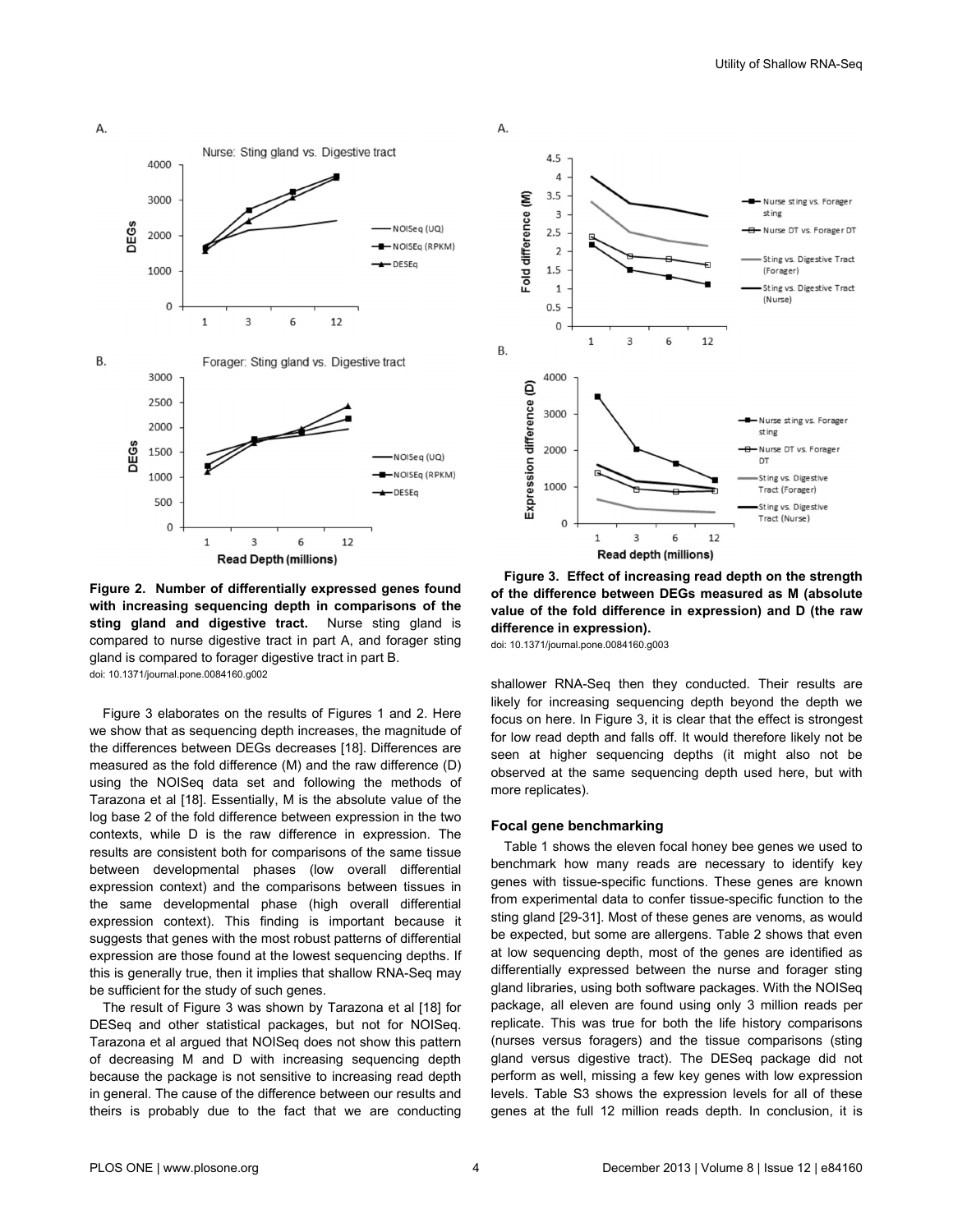<span id="page-4-0"></span>possible to identify many genes conferring tissue specific functions with shallow RNA-Seq using only two replicates. In this case, we were able to identify all the most important genes conferring the specialized function of this gland at very low depth.

# **Are gland transcriptomes highly specialized?**

A criticism of the broad significance of the results of the previous section might be that venoms, and genes important for glands in general, may show very high expression levels, making them easier to identify than genes with functions in other tissues. This would follow from the specialized nature of glandular tissue. [Table S3,](#page-8-0) however, shows that the functionally important genes in the sting gland display a diversity of expression levels. Some of them represent genes with the highest levels of expression, while others have average or low levels. This suggests that the functionally important DEGs that we focus on are not easy to identify merely because they are uniformly highly expressed. However, a transcriptome level comparison of differential expression between the two tissue types used in this study (sting gland and digestive tract) does indicate that glandular tissue is different with respect to the overall pattern of differential expression. [Figure 4](#page-5-0) shows that the gland tissue contains many more genes with both very high M (fold difference) and D (raw difference) levels than does the digestive tract. This is true for comparisons of the sting gland in nurses versus the sting gland in foragers (part A), and for comparison of the digestive tract in nurses versus the digestive tract in foragers (part B). This result is consistent with the notion that glandular tissue is specialized for producing some transcripts at very high levels. Further, from [Table S3](#page-8-0) it is evident that the genes with high expression levels, and high M and D values, are also the genes that are easiest to identify with shallow RNA-Seq. In conclusion, based on the sting gland analyses alone, shallow RNA-Seq appears to be quite useful for exploring the specialized functional basis of glandular tissue. However, it is not clear that these results extend to non-glandular tissue.

## **Digestive tract focal gene analysis**

Given that the results of the glandular analysis are difficult to extend to other tissue types without further data, we repeated our basic approach with the digestive tract. The digestive tract in honey bees is not as well understood as the sting gland. However, the function of digestive tracts in general is somewhat straightforward to predict, given the clear purpose of this tissue. To explore the utility of shallow RNA-Seq for the study of the digestive tract, we began by annotating with Blast2GO all the DEGs found in the digestive tract [[44](#page-10-0)]. We focused on DEGs between the digestive tract in nurses versus the sting gland in nurses, because this is the context with the largest number of DEGs and hence the most difficult context for identifying key DEGs. Our basic question is whether genes found at low sequencing depth to be DEGs are strongly biased towards being key genes conferring tissue-specific functions. We therefore compared the GO categories of the top 50 DEGs found using NOISeq with all the DEGs found (565 total).

**Table 1.** Key tissue-specific genes in the sting gland.

| Gene#   | Name                                            |
|---------|-------------------------------------------------|
| GB10355 | melittin precursor                              |
| GB11552 | venom serine protease 34 precursor Api m 7      |
| GB12546 | venom acid phosphatase Acph-1 precursor Api m 3 |
| GB13285 | mast cell degranulating peptide preproprotein   |
| GB13351 | phospholipase A2 precursor                      |
| GB13967 | icarapin-like precursor                         |
| GB14496 | venom dipeptidyl peptidase 4 precursor Api m 5  |
| GB16587 | C <sub>1</sub> q-like venom protein precursor   |
| GB18161 | apamin preproprotein                            |
| GB18543 | hyaluronidase precursor                         |
| GB19783 | allergen Api m 6 precursor                      |
| GB19804 | secapin preproprotein                           |

doi: 10.1371/journal.pone.0084160.t001

**Table 2.** Number of key sting gland genes (out of 11) found with shallow RNA-Seq.

| Sting Gland(Nurse vs. Forager) | NOISeq (RPKM) | NOISeq (UQ) | <b>DESeq</b>   |
|--------------------------------|---------------|-------------|----------------|
| 1 million reads                | 10            | 10          | 8              |
| 3 million reads                | 11            | 10          | 9              |
| 6 million reads                | 11            | 10          | 9              |
| 12 million reads               | 11            | 10          | 10             |
| Sting vs. DT (Nurse)           | NOISeq (RPKM) | NOISeq (UQ) | <b>DESeq</b>   |
| 1 million reads                | 10            | 11          | 9              |
| 3 million reads                | 11            | 11          | 11             |
| 6 million reads                | 11            | 11          | 11             |
| 12 million reads               | 11            | 11          | 11             |
| Sting vs. DT (Forager)         | NOISeq (RPKM) | NOISeq (UQ) | <b>DESeq</b>   |
| 1 million reads                | 10            | 10          | $\overline{7}$ |
| 3 million reads                | 10            | 10          | 9              |
| 6 million reads                | 10            | 10          | 9              |
| 12 million reads               | 10            | 10          | 9              |
| <b>Total Focal Genes</b>       | 11            |             |                |

doi: 10.1371/journal.pone.0084160.t002

[Figure 5A](#page-5-0) shows the distribution of GO categories for all the DEGs found to be up-regulated in the digestive tract relative to the sting gland in nurses. There is a strong bias towards genes with digestive functions, but many GO categories are represented. [Figure 5B](#page-5-0) shows the distribution of GO categories for the top 50 genes most likely to be differentially expressed (based on the NOISeq p values). Again, catabolic functions are the dominant category. The large fraction of genes with binding functions is also primarily within the context of digestion [\(Table](#page-8-0) [S4\)](#page-8-0). Although there are a smaller total number of categories relative to the GO analysis for all the DEGs, the fraction of genes with catabolic functions is nearly the same. Hence, it is not the case that only those genes with the highest probability of being DEGs are strongly biased towards conferring tissue specific functions. In contrast, all the DEGs are strongly biased towards being genes with tissue-specific functions. It may, however, be the case that the genes with the most robust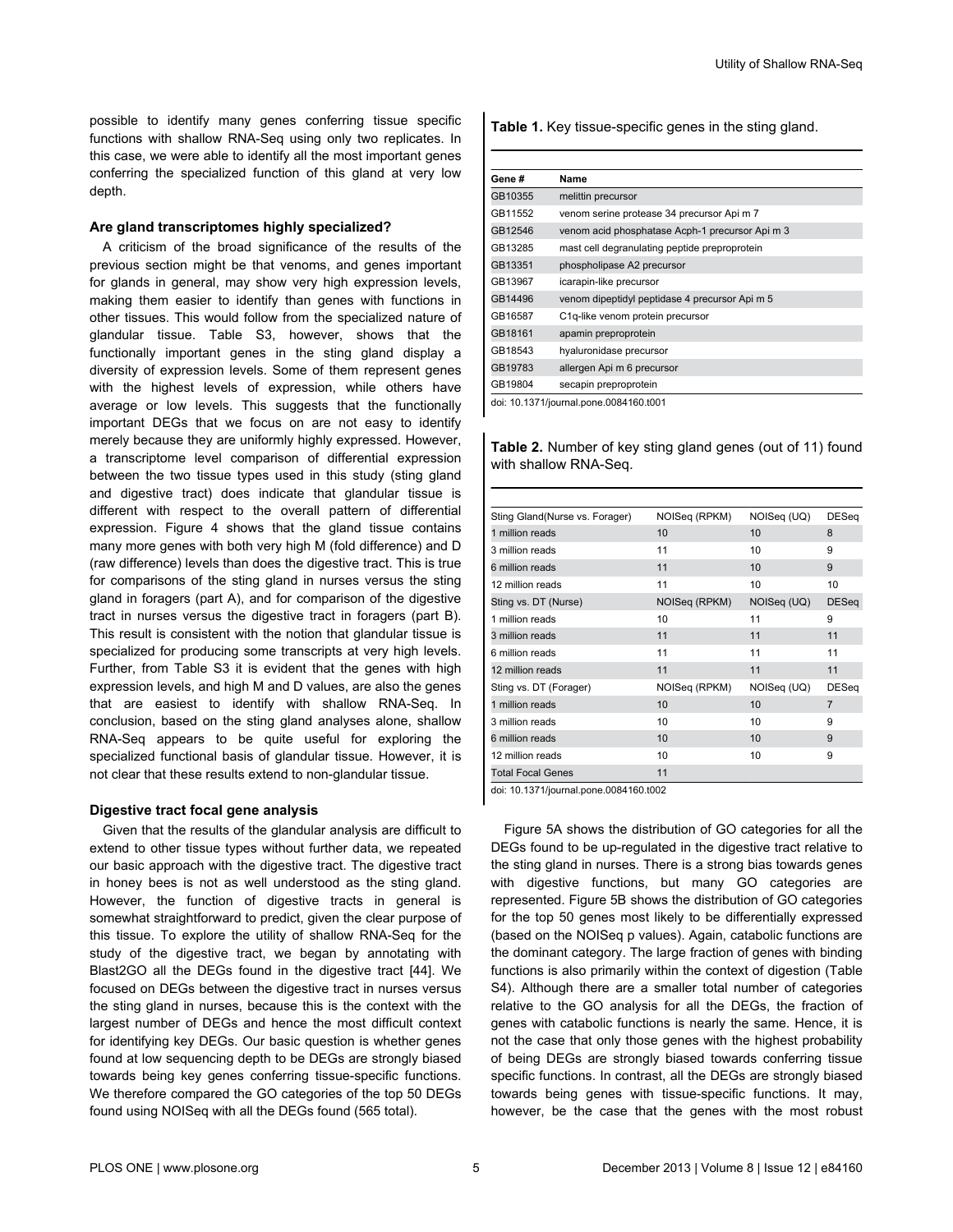<span id="page-5-0"></span>

**Figure 4. Relationship between fold difference (M) and raw expression difference (D) for all expressed genes in the sting gland in nurses versus the sting gland in foragers (part A) and the digestive tract in nurses versus the digestive tract in foragers (part B).**

doi: 10.1371/journal.pone.0084160.g004

patterns are those digestive genes playing the largest functional role, since these genes show the narrowest pattern of GO categories specific to this tissue's functional role.

To provide further insight into the digestive tract analysis, we carried out qPCR on 10 genes [\(Figure S1\)](#page-8-0) that were found to be differentially expressed at the 12 million read sequencing depth. For seven of these genes, the results for all 3 biological replicates were in the same direction as the RNA-seq results. The other three genes (GB14596, GB13450 and GB19617) had relatively low expression levels ([Table S2\)](#page-8-0). We sought to determine the relationship between the qPCR and RNAseq results as sequencing depth varied ([Table S5\)](#page-9-0). We calculated Spearman's rank correlation coefficient for the fold change at each sequencing depth and the average qPCR fold change across biological replicates. This coefficient increases from 0.82 at the 1 million read depth to 0.84 at the 3 million read depth, but does not increase further at higher depths. Comparable results were seen when the Pearson productmoment correlation coefficient was calculated [\(Table S5](#page-9-0)). Since increasing the sequencing depth beyond 3 million reads, for the genes assayed, has little effect on the statistical relationship between the RNAseq and qPCR fold change, it appears that relatively shallow sequencing may be sufficient to



**Figure 5. Gene ontology analysis of differentially expressed genes between nurse and forager digestive tracts.** Top panel shows the distribution of GO functional categories for all DEGs found (565 in total), while the bottom panel shows the same for the genes with the 50 highest probabilities of being differentially expressed (the 50 genes with the most robust patterns of differential expression). doi: 10.1371/journal.pone.0084160.g005

capture the robust biological information that can be crossvalidated with a different platform using different replicates of the same tissue types..

#### **Transcription factor analyses**

Transcription factors, and other regulatory genes, are thought to show lower expression levels than other classes of genes [\[26-28](#page-9-0)]. This is because the action of a regulatory protein, to modify expression of other genes by interacting with DNA and or proteins involved with transcription, may not require as many copies of the protein as is necessary for an enzyme or a protein destined for export. Given that our focal gene analysis was with secreted proteins and enzymes, a necessary counterpoint to this analysis is one that focuses on genes, such as TFs, that show lower levels of expression.

A conservative list of honey bee TFs was generated by running BLAST [[45\]](#page-10-0) with all *Drosophila* genes with the GO term "sequence-specific DNA binding transcription factor activity" against all honey bee genes in the official gene set. Bee genes with a significant blast hit (e <  $10^{-20}$ ) to one of the fly TFs were kept for further analysis. Blast2GO was then used to annotate these genes. Genes with a DNA binding functional domain in the context of regulating transcription were identified. Overall 462 TFs were computationally identified in the honey bee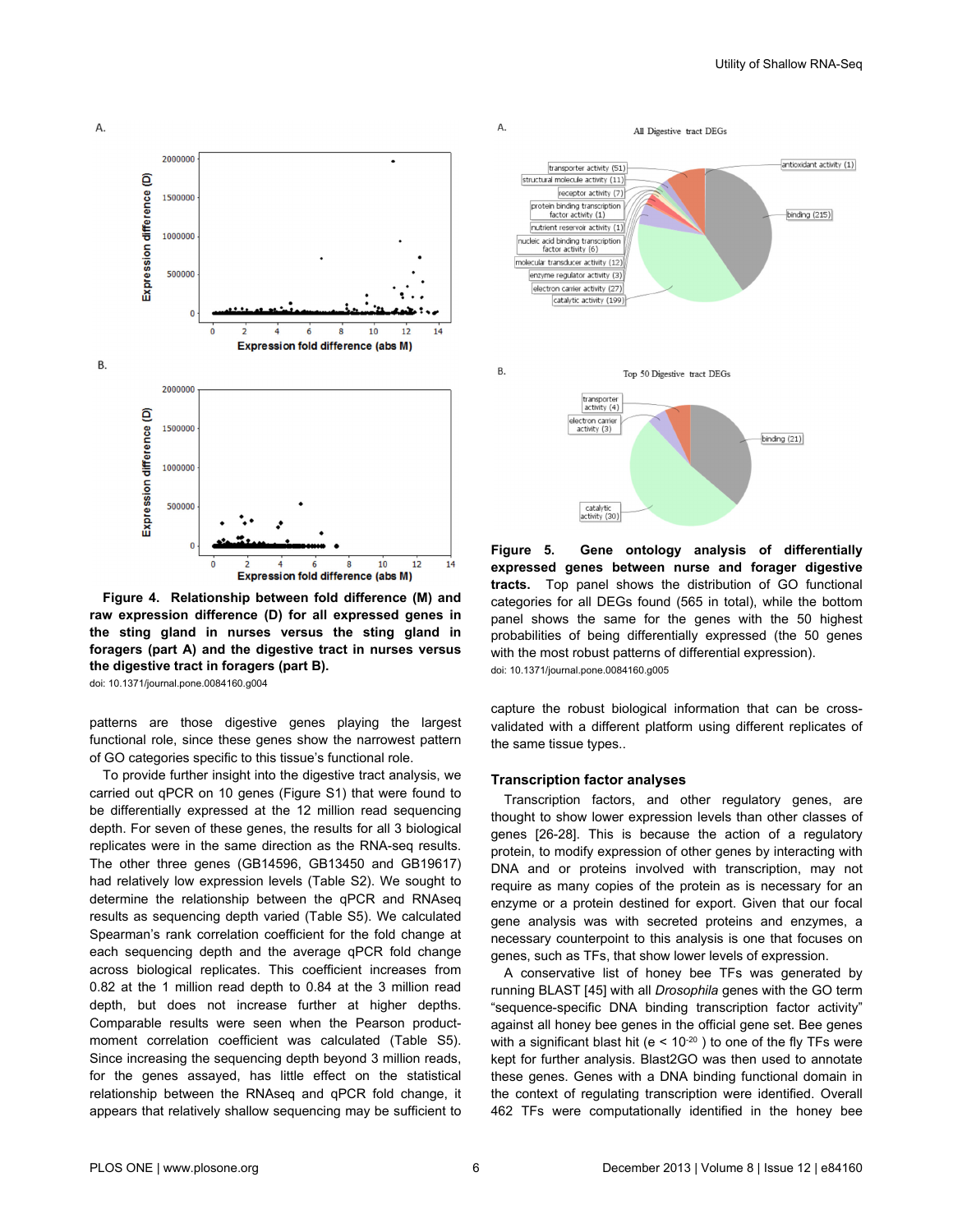

**Figure 6. Mean expression levels for all genes and all expressed transcription factors in the sting gland and digestive tract of nurses and foragers.** Values are from the 12 million read depth NOISeq analysis. doi: 10.1371/journal.pone.0084160.g006

official gene set ([Table S6](#page-9-0)). While this is not a comprehensive list of honey bee TFs, it is a broad list and should contain TFs involved in most biological functions.

In total, 257 (55.6%) of the identified TFs (along with a small number of other classes of regulatory genes) were found to be expressed in at least one of the two tissues ([Table S7](#page-9-0)). Figure 6 shows that the assumption that TFs are expressed at relatively low rates is correct for both tissues. TF expression rates are much lower than the average rate of expression for all genes ([Tables S7](#page-9-0); S8). All comparisons show significantly lower rates of expression for TFs, except for the comparison of the nurse sting gland TFs against all the genes expressed in the nurse sting gland. This result was caused by the enormously high expression level of melittin in this tissue causing a very high standard deviation. If this outlier is removed, this test is also significant.

Figures 7 and [8](#page-7-0) repeat for TFs alone the analyses on the number of DEGs found with increasing sequencing depth. For the comparisons between developmental phases, low, but increasing numbers, of differentially expressed TFs were found with increasing sequencing depth. For the comparisons of the sting gland versus the digestive tract, larger numbers of TFs were found to be differentially expressed with the same increasing pattern. [Figure 9](#page-7-0) shows that the same basic pattern



**Figure 7. Number of differentially expressed transcription factors found with increasing sequencing depth in the developmental phase comparisons between nurses and foragers.**

doi: 10.1371/journal.pone.0084160.g007

of decreasing fold and expression difference in DEGs with increasing sequencing depth also holds for TFs. This analysis was limited to the sting gland comparison between nurses and foragers, and the sting gland versus digestive tract comparisons for both life history phases, because these data sets had sufficient sample sizes (number of differentially expressed TFs).

In total, 152 differentially expressed TFs were discovered using shallow RNA-Seq in this study. Although our bioinformatics pipeline for identifying TFs led to a small number of some other classes of regulatory gene also being identified, the overwhelming majority of genes in [Table S7](#page-9-0) are clearly TFs. However, it is difficult to know how many false negatives there are (TFs not in [Table S7](#page-9-0) that should be there). The average expression level for TFs is  $\approx$  40-70 (RPKM) in this study (Figure 6), and based on [Figure 9,](#page-7-0) the average expression difference at 12 million reads is 70-90 (RPKM). Hence, it appears that only TFs with above average expression levels were found to be differentially expressed in this study. Further, given that the fold difference (M) does not fall much with increasing read depth, it is possible that many more transcription factors show differential expression (albeit with a somewhat lower fold difference) between the tissues we explored. However, it is also possible that differentially expressed TFs are characterized by the largest M values, as clear and strong differences between regulatory proteins may be critical for the control of cell activity. If this is true, then we may have found most of the TFs important for the regulatory control of these two tissues in the adult honey bee. Future work will have to address these issues.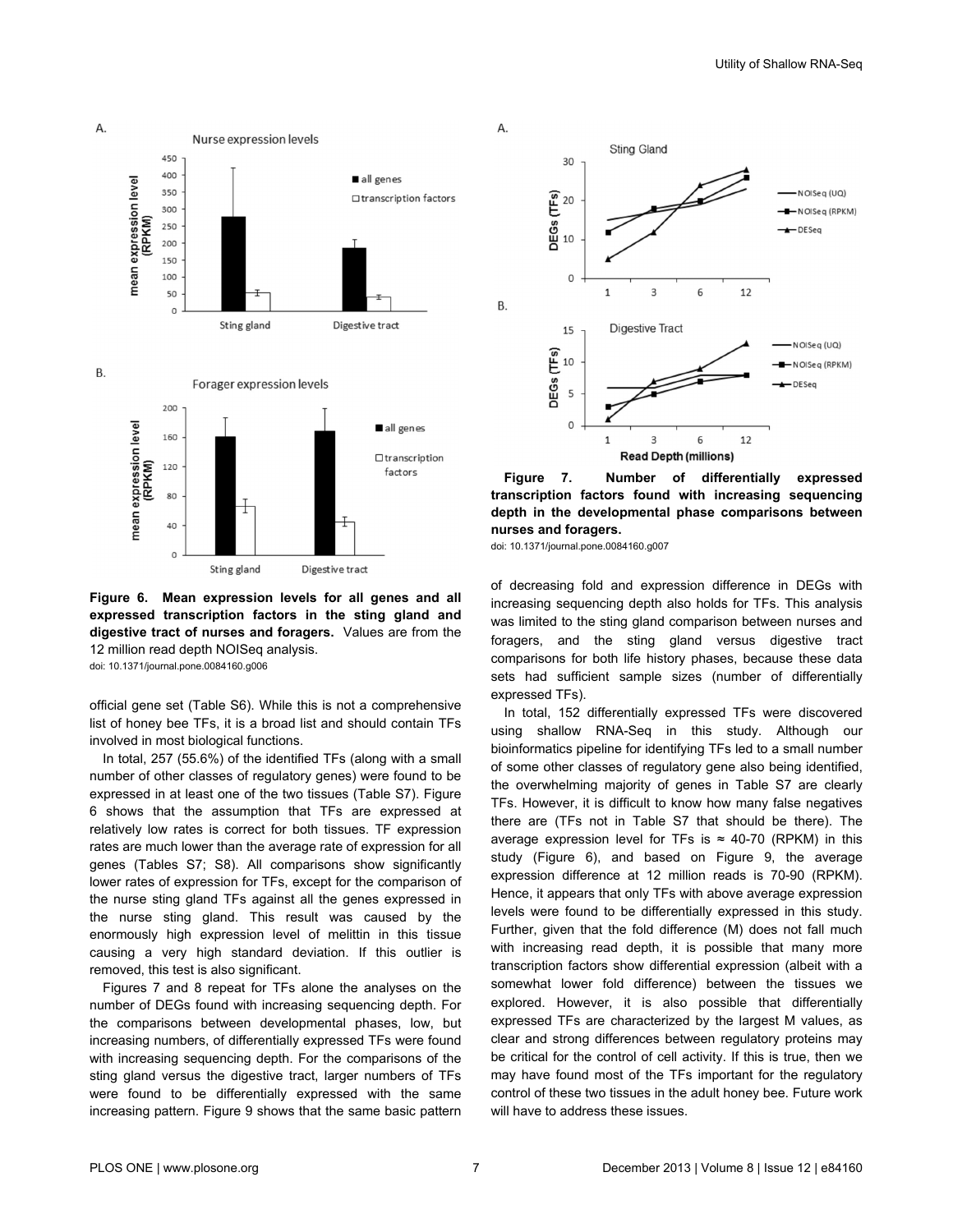<span id="page-7-0"></span>А. 120 Sting vs. Digestive Tract (Nurse) 100 80 DEGs (TFs) -NOISea U -NOISea R 60 -DESeg 40 20  $\Omega$  $\mathbf{1}$ 3 6 12 Β. 200 Sting vs. Digestive Tract (Forager) 160 DEGs (TFs) 120 NOISeg U -NOISeg F 80 -DESeg 40  $\mathbf 0$  $\mathbf{1}$  $\overline{3}$ 6 12 **Read Depth (millions)** 

**Figure 8. Number of differentially expressed transcription factors found with increasing sequencing depth in the sting gland versus digestive tract comparisons.**

doi: 10.1371/journal.pone.0084160.g008

In general, it is difficult to benchmark our TF results since few TFs have been experimentally shown to be important in adult honey bees. This is because little work has been conducted on the topic. Krüppel homolog 1, however, has been shown to be important and differentially expressed between nurses and foragers [[46](#page-10-0)]. This TF shows average expression levels, for a TF, in our data set, and is found to be differentially expressed in the sting gland and digestive tract between nurses and foragers. It is also differentially expressed between forager sting glands and digestive tracts, but not between nurse sting glands and digestive tracts. We were therefore able to recover existing work on *Apis* TF differential expression. In conclusion, although deeper sequencing may be necessary to exhaustively document differential expression of TFs, our work suggests that shallow RNA-Seq may be useful for studying a large number of TFs important for controlling gene expression in adult insects.

# **Identifying key differentially expressed genes**

A common problem in RNA-Seq, and microarray studies, is that thousands of DEGs are found and it is not clear which ones are good candidates for further analysis. In our study, at 1 million reads sequencing depth the majority of the focal venom genes were found in the comparisons between developmental states. Significantly, at this sequencing depth, only 200 genes were identified as differentially expressed. Hence, with shallow RNA-Seq, a frequent problem of microarrays and RNA-Seq, huge numbers of candidate DEGs to choose from, may not always be an issue. The number of DEGs to search through for



**Figure 9. Effect of increasing read depth on the strength of the difference between differentially expressed transcription factors.**

doi: 10.1371/journal.pone.0084160.g009

key functional genes can be quite small if the analysis is done with few reads (and few replicates). Further, as [Table S3](#page-8-0) shows, the focal genes in our analysis would have been high candidates for key genes even without our experimental knowledge. This is because these genes have high M and D levels. If it turns out to be true in general that genes that confer tissue specificity, and TFs, show such robust expression patterns, then shallow RNA-Seq should prove highly valuable.

The experimental system, however, will also have a bearing on the choice of sequencing depth. When species can be bred in captivity with relative ease and tissue samples are plentiful and readily available, as in the case of honeybees, the failure of an experiment does not compromise an entire research program. The researchers in this case might opt to for shallow RNA-seq, conserving financial resources and allowing them to multiplex libraries from more than one project on a single sequencing lane, with the knowledge that additional samples are available that could be sequenced at greater depth should the need arise. On the other hand, in situations involving rare or unique samples, such as forensic medicine, the use of shallow RNA-seq would entail a certain risk. In such cases, where the need to make maximum the use of limited material is critical, deeper sequencing would be more prudent.

#### **Applications to other systems**

Although our work shows clearly that shallow RNA-Seq can be of utility for studying patterns of gene expression in some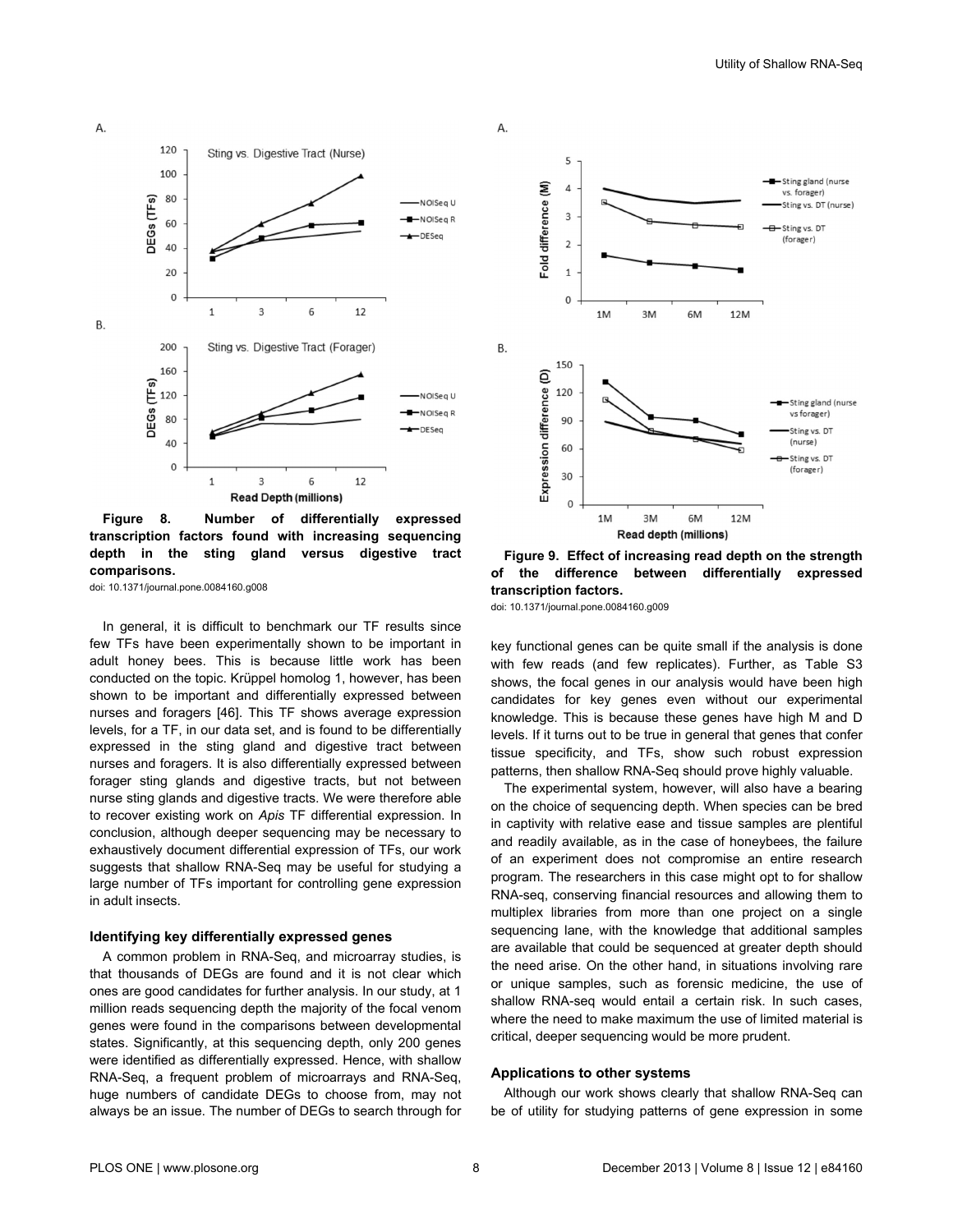<span id="page-8-0"></span>invertebrate tissues, future work will have to determine its utility for other systems. For simpler organisms, such as many singlecelled organisms, it may be the case that even shallower sequencing may be sufficient for many applications. This is because the genomes and transcriptomes of such organisms are simpler than for organisms like the honey bee. For vertebrate systems, in contrast, it may be the case that deeper sequencing is necessary for many applications. This is because vertebrates have more complex transcriptomes, which may require greater sequencing depth. Greater sequencing depth is also likely necessary for calling differentially expressed alternatively spliced genes. The depth necessary for the study of different classes of functional RNAs is also unresolved.

However, it is also possible that the depth explored here (up to 12 million reads) may be sufficient for many vertebrate applications. This is because calling differentially expressed genes (based on the present study) appears to be more a function of degree of difference between expression levels in terms of ratios of expression rather than raw numerical difference. This is supported by [Table S7,](#page-9-0) which shows that for the transcription factors studied in this work, expression levels were low, but the ratio of expression between one treatment and the other was high. In this context (and when variance between biological replicates is low), current RNA-Seq software packages are able to identify differentially expressed genes. Hence, complexity of the transcriptome may not interfere with calling differentially expressed genes at relatively shallow depth as long as the ratio of expression for a given gene between treatments is high (even if raw expression levels are low due to the shallow depth). This is speculative, of course, and future work on a variety of systems will be necessary to resolve these issues.

## **Utility of Shallow RNA-Seq**

Functional genomics is a rapidly evolving field in which the nature of the discipline can radically change over the course of just a few years. This is nowhere clearer than with respect to the question of sequencing depth. The earliest machines did not allow for deep sequencing depth, or for the inclusion of many biological replicates, because the number of reads produced per run was low. With machines such as the HiSeq 2500, which produces hundreds of millions of reads per lane, it is now possible to run many replicates and or experiments per lane. In general, the current goal is not to generate as many reads as possible for each replicate (which would be wasteful in many contexts) but rather to correctly identify the number of reads necessary for a particular application (how many reads per replicate and how many replicates are necessary). In this context, the utility of shallow RNA-Seq is clear. Shallow RNA-Seq is not useful for exploratory studies (first studies of systems). Rather, a first RNA-Seq study would do well to test many read depths in order to find the level at which the number of DEGs plateaus for a given class of genes. Once this number is known (and it may be much lower than would have been thought a priori) then future studies can be designed that take this into account. Such studies would not waste sequencing resources by generating orders of magnitude more reads than are necessary. This will also allow for the running of more

biological replicates, since each can be at lower depth. In general, for the genes studied here, shallow depth is sufficient for ongoing studies of these systems. There are likely many analogous biological systems and it is these systems for which shallow RNA-Seq should be the favored approach.

# **Conclusions**

Although RNA-Seq is quickly revolutionizing the study of large scale patterns in gene expression, there is still much work to be done to determine how best to use this technology in model and non-model systems. In this study, we showed that shallow RNA-Seq can be a powerful tool for analyzing differential expression in genes important for conferring tissuespecific functions. We also for the first time document largescale patterns of differential expression in transcription factors in a social insect, showing that shallow RNA-Seq can be useful for the study of these genes. This work should be of value to researchers designing RNA-Seq studies in many different disciplines, but further work, perhaps using a similar methodology, is necessary. In partiucalr, studies that use experimentally well characterized vertebrate systems to benchmark how to best replicate those results with and RNA-Seq approach (the experimental design used here) would be useful.

# **Supporting Information**

**Figure S1. Results of the real-time PCR analysis of 10 genes that show differential expression in the digestive tract RNA-Seq analysis.** Each colony is a different biological replicate, and the error bars show the standard error of the mean of the technical replicates. (PDF)

**Table S1. Primers used in the qPCR analysis.** CG10903 was used as the reference gene. (DOCX)

**Table S2. Results of RNA-Seq analyses for Sting gland and digestive tract using DESeq and NOISeq.** Differentially expressed genes, expression levels, and p values are included. (XLSX)

**Table S3. Expression levels for sting gland genes.** Results are based on the NOISeq analysis focused on comparing the sting gland between nurses and foragers (12 million reads in two biological replicates). The M value is the absolute value of M, while the 'prob' is the probability of being differentially expressed (0.8 is the cutoff for statistical significance). (PDF)

**Table S4. Annotations for the top 50 differentially expressed genes (in terms of probability of being DEGs) up-regulated in the digestive tract relative to the sting gland.**

(XLSX)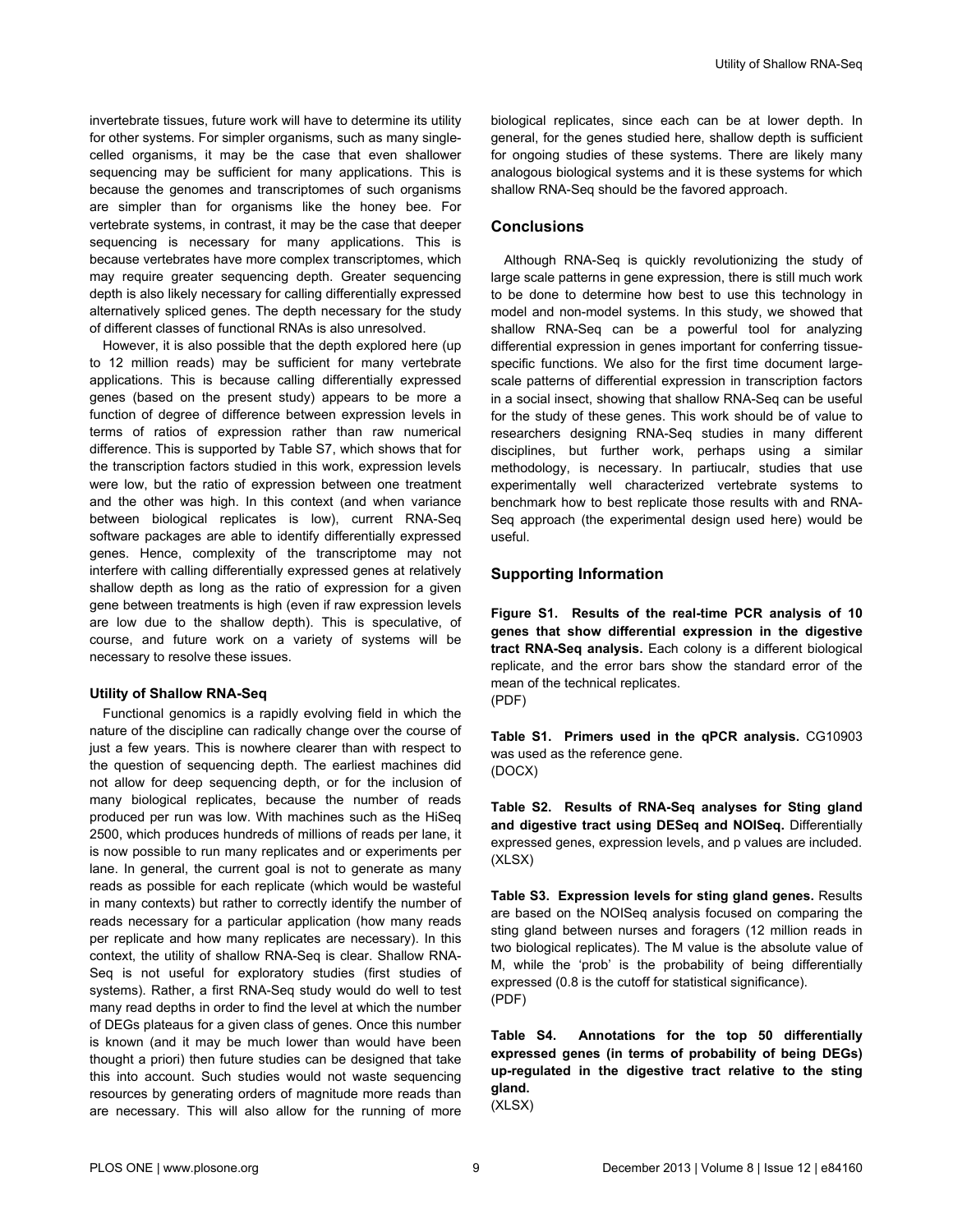<span id="page-9-0"></span>**Table S5. Comparison of fold change (nurses/foragers) in digestive tract tissue for 10 genes, using real-time quantitative PCR (qPCR) and RNA-seq at different sequencing depths.** (XLS)

**Table S6. Annotations for honey bee genes identified as having a domain associated with DNA binding in the context of gene regulation.** (XLSX)

**Table S7. Results of RNA-Seq analyses for transcription factors in the sting gland and digestive tract using DESeq and NOISeq.** Differentially expressed genes, expression levels, and p values are included. (XLSX)

**Table S8. Comparison of gene expression levels in the entire gene set versus transcription factor expression**

#### **References**

- 1. Denoeud F, Aury JM, Da Silva C, Noel B, Rogier O et al. (2008) Annotating genomes with massive-scale RNA sequencing. Genome Biol 9: 12. doi:[10.1186/gb-2008-9-1-r12.](http://dx.doi.org/10.1186/gb-2008-9-1-r12) PubMed: [19087247.](http://www.ncbi.nlm.nih.gov/pubmed/19087247)
- 2. Stapley J, Reger J, Feulner PGD, Smadja C, Galindo J et al. (2010) Adaptation genomics: the next generation. Trends Ecol Evol 25: 705-712. doi[:10.1016/j.tree.2010.09.002](http://dx.doi.org/10.1016/j.tree.2010.09.002). PubMed: [20952088](http://www.ncbi.nlm.nih.gov/pubmed/20952088).
- 3. Raha D, Wang Z, Moqtaderi Z, Wu LF, Zhong GN et al. (2010) Close association of RNA polymerase II and many transcription factors with Pol III genes. Proc Natl Acad Sci U S A 107: 3639-3644. doi[:10.1073/](http://dx.doi.org/10.1073/pnas.0911315106) [pnas.0911315106.](http://dx.doi.org/10.1073/pnas.0911315106) PubMed: [20139302.](http://www.ncbi.nlm.nih.gov/pubmed/20139302)
- 4. Xiong YY, Chen XS, Chen ZD, Wang XZ, Shi SH et al. (2010) RNA sequencing shows no dosage compensation of the active Xchromosome. Nat Genet 42: 1043-U1029. doi:[10.1038/ng.711.](http://dx.doi.org/10.1038/ng.711) PubMed: [21102464.](http://www.ncbi.nlm.nih.gov/pubmed/21102464)
- 5. Mortazavi A, Williams BA, McCue K, Schaeffer L, Wold B (2008) Mapping and quantifying mammalian transcriptomes by RNA-Seq. Nat Methods 5: 621-628. doi[:10.1038/nmeth.1226](http://dx.doi.org/10.1038/nmeth.1226). PubMed: [18516045](http://www.ncbi.nlm.nih.gov/pubmed/18516045).
- 6. Wang Z, Gerstein M, Snyder M (2009) RNA-Seq: a revolutionary tool for transcriptomics. Nat Rev Genet 10: 57-63. doi:[10.1038/nrg2484.](http://dx.doi.org/10.1038/nrg2484) PubMed: [19015660.](http://www.ncbi.nlm.nih.gov/pubmed/19015660)
- 7. Marioni JC, Mason CE, Mane SM, Stephens M, Gilad Y (2008) RNAseq: An assessment of technical reproducibility and comparison with gene expression arrays. Genome Res 18: 1509-1517. doi[:10.1101/gr.](http://dx.doi.org/10.1101/gr.079558.108) [079558.108.](http://dx.doi.org/10.1101/gr.079558.108) PubMed: [18550803.](http://www.ncbi.nlm.nih.gov/pubmed/18550803)
- 8. Hawkins RD, Hon GC, Ren B (2010) Next-generation genomics: an integrative approach. Nat Rev Genet 11: 476-486. PubMed: [20531367.](http://www.ncbi.nlm.nih.gov/pubmed/20531367)
- 9. van Bakel H, Nislow C, Blencowe BJ, Hughes TR (2010) Most "Dark Matter'' Transcripts Are Associated With Known Genes. PLOS Biology 8: 21.
- 10. Hallegger M, Llorian M, Smith CWJ (2010) Alternative splicing: global insights. FEBS J 277: 856-866. doi:[10.1111/j.1742-4658.2009.07521.x.](http://dx.doi.org/10.1111/j.1742-4658.2009.07521.x) PubMed: [20082635.](http://www.ncbi.nlm.nih.gov/pubmed/20082635)
- 11. Pepke S, Wold B, Mortazavi A (2009) Computation for ChIP-seq and RNA-seq studies. Nat Methods 6: S22-S32. doi[:10.1038/nmeth.1371.](http://dx.doi.org/10.1038/nmeth.1371) PubMed: [19844228.](http://www.ncbi.nlm.nih.gov/pubmed/19844228)
- 12. Ouyang ZQ, Zhou Q, Wong WH (2009) ChIP-Seq of transcription factors predicts absolute and differential gene expression in embryonic stem cells. Proc Natl Acad Sci U S A 106: 21521-21526. doi[:10.1073/](http://dx.doi.org/10.1073/pnas.0904863106) [pnas.0904863106.](http://dx.doi.org/10.1073/pnas.0904863106) PubMed: [19995984.](http://www.ncbi.nlm.nih.gov/pubmed/19995984)
- 13. Sharma CM, Vogel J (2009) Experimental approaches for the discovery anal characterization of regulatory small. RNA - Current Opinion in Microbiology 12: 536-546. doi[:10.1016/j.mib.2009.07.006](http://dx.doi.org/10.1016/j.mib.2009.07.006).
- 14. Boyle AP, Song LY, Lee BK, London D, Keefe D et al. (2011) Highresolution genome-wide in vivo footprinting of diverse transcription factors in human cells. Genome Res 21: 456-464. doi[:10.1101/gr.](http://dx.doi.org/10.1101/gr.112656.110) [112656.110.](http://dx.doi.org/10.1101/gr.112656.110) PubMed: [21106903.](http://www.ncbi.nlm.nih.gov/pubmed/21106903)

Utility of Shallow RNA-Seq

**levels, using t-tests.** SG=sting gland, DT=digestive tract, N=nurses, F=foragers. (PDF)

# **Acknowledgements**

We thank Billy Synk for help collecting honey bees and three anonymous referees for comments on the manuscript. The work described here complies with the laws of the United States of America.

# **Author Contributions**

Conceived and designed the experiments: BRJ JA DCP. Performed the experiments: BRJ JA DCP WCJ. Analyzed the data: BRJ. Contributed reagents/materials/analysis tools: BRJ. Wrote the manuscript: BRJ JA DCP WCJ.

- 15. Trapnell C, Pachter L, Salzberg SL (2009) TopHat: discovering splice junctions with RNA-Seq. Bioinformatics 25: 1105-1111. doi[:10.1093/](http://dx.doi.org/10.1093/bioinformatics/btp120) [bioinformatics/btp120](http://dx.doi.org/10.1093/bioinformatics/btp120). PubMed: [19289445](http://www.ncbi.nlm.nih.gov/pubmed/19289445).
- 16. Anders S, Huber W (2010) Differential expression analysis for sequence count data. Genome Biol 11: R106-. PubMed: [20979621.](http://www.ncbi.nlm.nih.gov/pubmed/20979621)
- 17. Goecks J, Nekrutenko A, Taylor J, Galaxy T (2010) Galaxy: a comprehensive approach for supporting accessible, reproducible, and transparent computational research in the life sciences. Genome Biol 11: R86-. PubMed: [20738864](http://www.ncbi.nlm.nih.gov/pubmed/20738864).
- 18. Tarazona S, García-Alcalde F, Dopazo J, Ferrer A, Conesa A (2011) Differential expression in RNA-seq: A matter of depth. Genome Res 21: 2213-2223. doi[:10.1101/gr.124321.111.](http://dx.doi.org/10.1101/gr.124321.111) PubMed: [21903743.](http://www.ncbi.nlm.nih.gov/pubmed/21903743)
- 19. Nagalakshmi U, Wang Z, Waern K, Shou C, Raha D et al. (2008) The transcriptional landscape of the yeast genome defined by RNA sequencing. Science 320: 1344-1349. doi[:10.1126/science.1158441](http://dx.doi.org/10.1126/science.1158441). PubMed: [18451266.](http://www.ncbi.nlm.nih.gov/pubmed/18451266)
- 20. Ramsköld D, Wang ET, Burge CB, Sandberg R (2009) An Abundance of Ubiquitously Expressed Genes Revealed by Tissue Transcriptome Sequence Data. PLoS Comput Biol 5: 11. PubMed: [20011106](http://www.ncbi.nlm.nih.gov/pubmed/20011106).
- 21. Perkins TT, Kingsley RA, Fookes MC, Gardner PP, James KD et al. (2009) A Strand-Specific RNA-Seq Analysis of the Transcriptome of the Typhoid Bacillus Salmonella Typhi. PLOS Genetics 5.
- 22. Blekhman R, Marioni JC, Zumbo P, Stephens M, Gilad Y (2010) Sexspecific and lineage-specific alternative splicing in primates. Genome Res 20: 180-189. doi[:10.1101/gr.099226.109.](http://dx.doi.org/10.1101/gr.099226.109) PubMed: [20009012.](http://www.ncbi.nlm.nih.gov/pubmed/20009012)
- 23. Cabili MN, Trapnell C, Goff L, Koziol M, Tazon-Vega B et al. (2011) Integrative annotation of human large intergenic noncoding RNAs reveals global properties and specific subclasses. Genes Dev 25: 1915-1927. doi[:10.1101/gad.17446611](http://dx.doi.org/10.1101/gad.17446611). PubMed: [21890647](http://www.ncbi.nlm.nih.gov/pubmed/21890647).
- 24. Li H, Lovci MT, Kwon YS, Rosenfeld MG, Fu XD et al. (2008) Determination of tag density required for digital transcriptome analysis: Application to an androgen-sensitive prostate cancer model. Proc Natl Acad Sci U S A 105: 20179-20184. doi[:10.1073/pnas.0807121105](http://dx.doi.org/10.1073/pnas.0807121105). PubMed: [19088194.](http://www.ncbi.nlm.nih.gov/pubmed/19088194)
- 25. Blencowe BJ, Ahmad S, Lee LJ (2009) Current-generation highthroughput sequencing: deepening insights into mammalian transcriptomes. Genes Dev 23: 1379-1386. doi[:10.1101/gad.1788009](http://dx.doi.org/10.1101/gad.1788009). PubMed: [19528315.](http://www.ncbi.nlm.nih.gov/pubmed/19528315)
- 26. Vaquerizas JM, Kummerfeld SK, Teichmann SA, Luscombe NM (2009) A census of human transcription factors: function, expression and evolution. Nat Rev Genet 10: 252-263. doi:[10.1038/nrg2538.](http://dx.doi.org/10.1038/nrg2538) PubMed: [19274049.](http://www.ncbi.nlm.nih.gov/pubmed/19274049)
- 27. Farnham PJ (2009) Insights from genomic profiling of transcription factors. Nat Rev Genet 10: 605-616. doi:[10.1038/nrg2636.](http://dx.doi.org/10.1038/nrg2636) PubMed: [19668247.](http://www.ncbi.nlm.nih.gov/pubmed/19668247)
- 28. Hudson NJ, Reverter A, Wang YH, Greenwood PL, Dalrymple BP (2009) Inferring the Transcriptional Landscape of Bovine Skeletal Muscle by Integrating Co-Expression. Networks - PLOS ONE 4: 14.